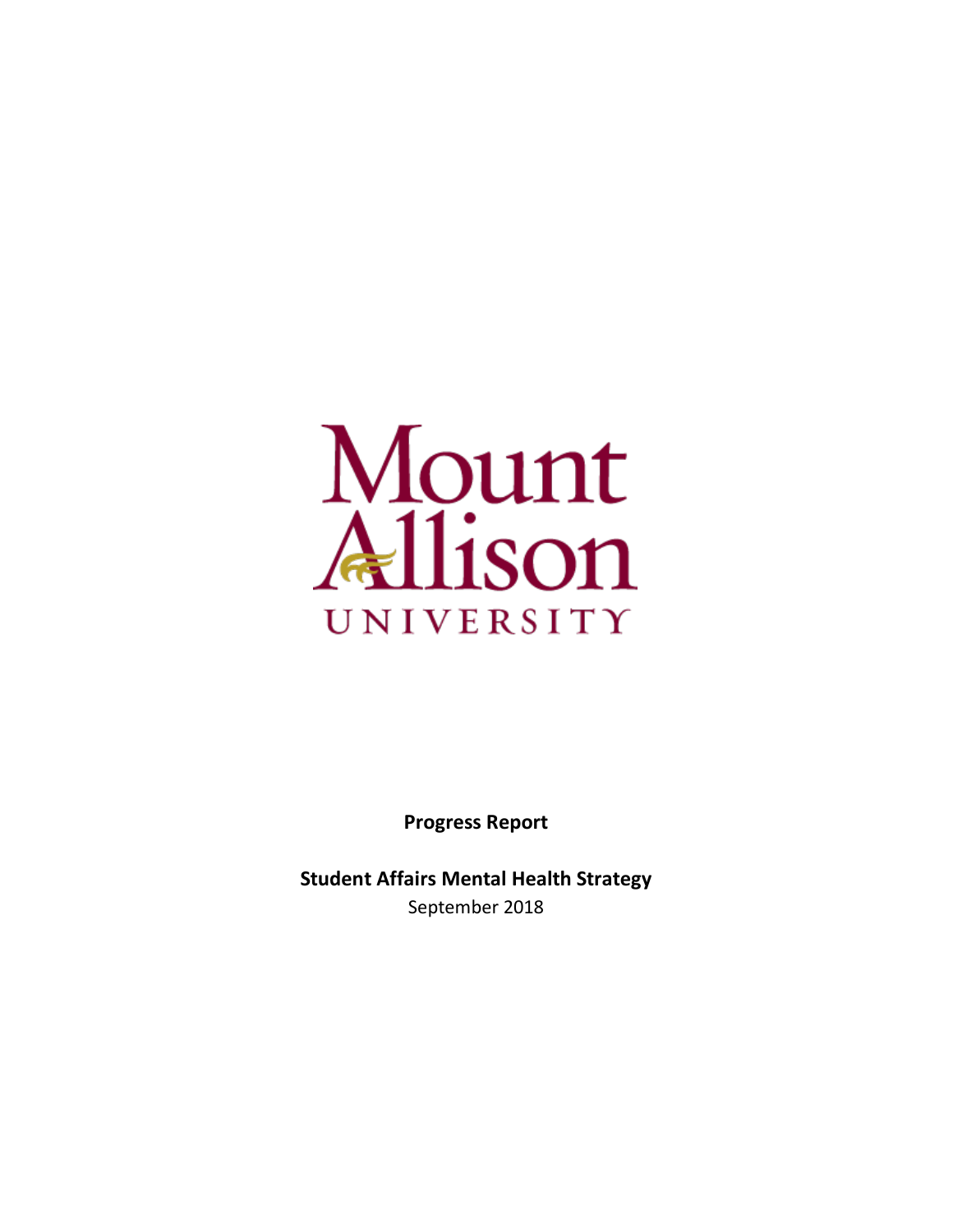Mount Allison University released the Student Affairs Mental Health Strategy in July 2016. The strategy was the result of consultation and review of existing health, wellness, and mental health services at MtA.

The following is a progress report of activities as of September 2018 that have been undertaken by Student Affairs.

This, like the Strategy, is a living document and will be updated on an annual basis.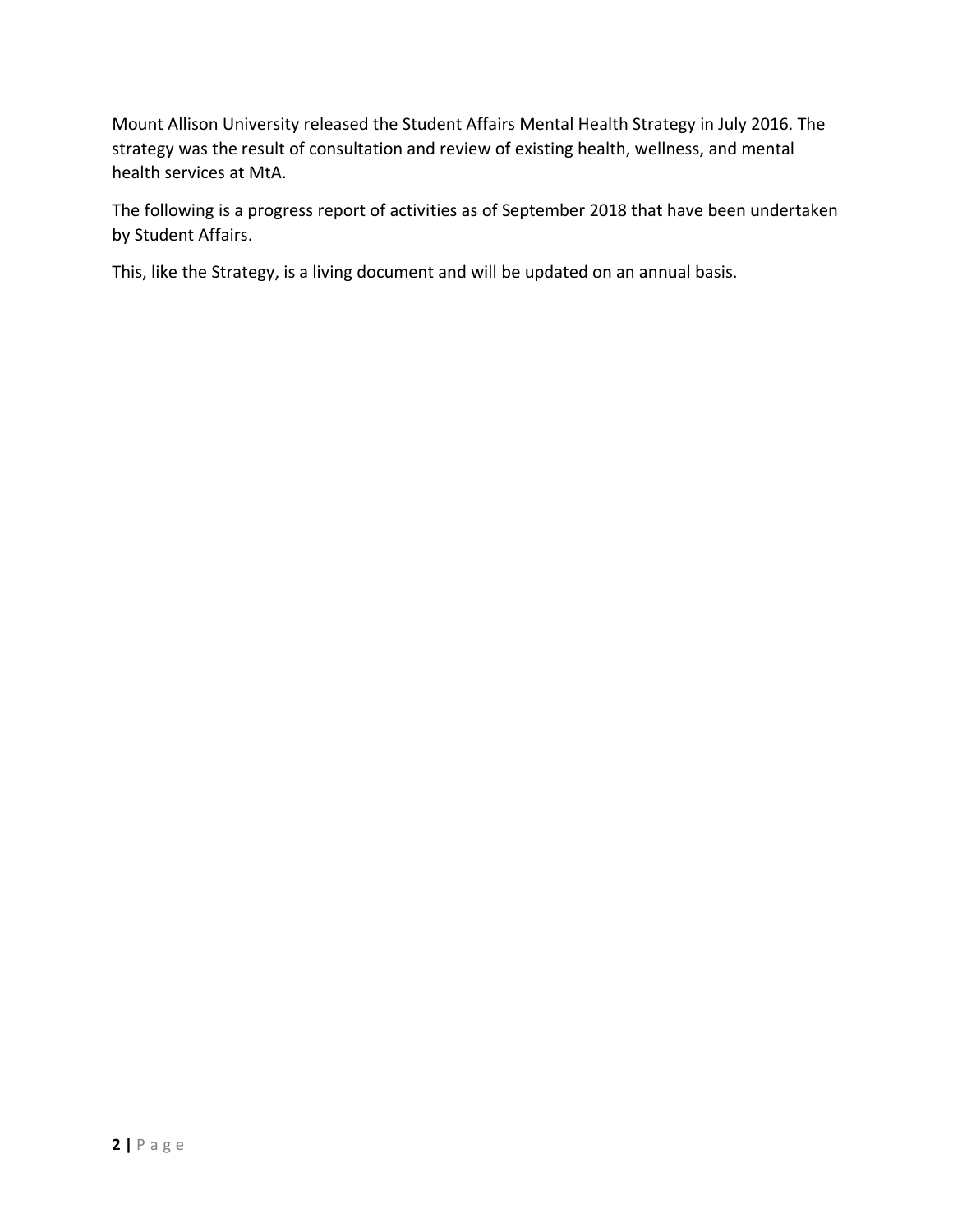# **A Systemic Approach to Mental Health**

In their *Guide to a Systemic Approach*, CACUSS and CMHA undertook a review of key sources focusing on healthy campus settings, (Patterson & Kline, 2008; World Health Organization, 1998) as well a thorough review of campus mental health strategies in Canada and internationally was undertaken.

The following key components for student mental health strategy development were formulated from this review:

- 1. Institutional Structure: Organization, Planning and Policy
- 2. Supportive, Inclusive Campus Climate and Environment
- 3. Mental Health Awareness
- 4. Community Capacity to Respond to Early Indications of Student Concern
- 5. Self-Management Competencies and Coping Skills
- 6. Accessible Mental Health Services
- 7. Crisis Management

The following sections outline the first annual Progress Report (2016-17) of the Mount Allison University *Student Affairs Mental Health Strategy*, using the CACUSS-CMHA recommended systemic approach.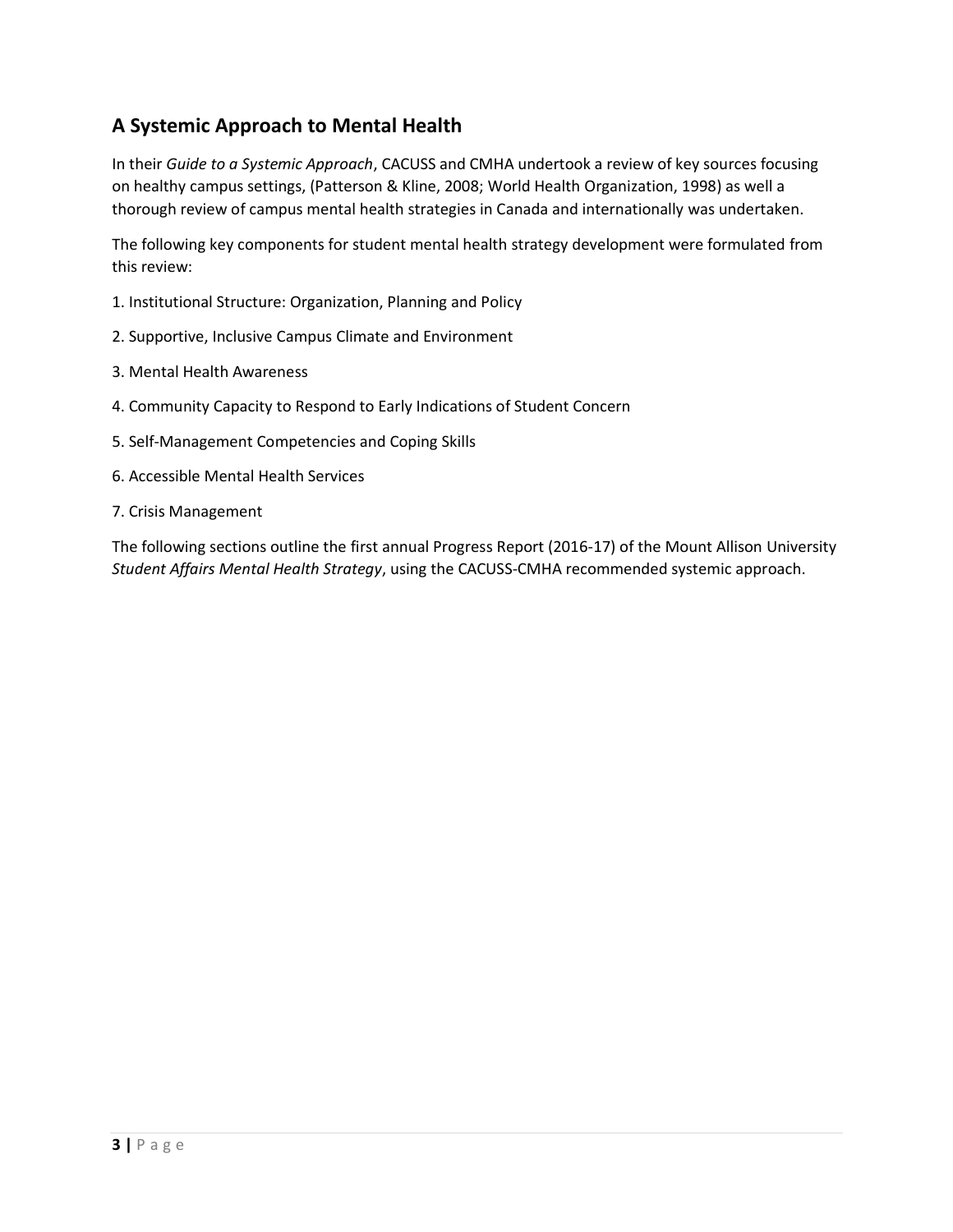# **1. Institutional Structure: Organization, Planning and Policy**

### **Potential Areas for Development at Mount Allison:**

- Procedures for medical leave and re-entry, voluntary and involuntary withdrawal
	- o **Completed** (Procedures are outlined in the Student of Concern (SOC) protocol Sections 8 and 8.1)
	- o **Completed** (A Return to Campus Documentation Form has been updated to include withdrawal for mental health reasons)
- Establish Students of Concern Case Team for support students in distress or crisis
	- o **Completed** (SOCCT meets on a weekly basis)
- Develop procedures to respond to "at-risk" behavior
	- o **Completed** (SOCCT)
- Examine removing sanctions that discourage students from taking medical leave/withdrawal (i.e., loss of scholarships)
	- o **Completed** (students with medical/disability reasons can take a reduced course load without losing their scholarship and may be considered for the Dean's list)
	- o **Completed (**financial and academic situations are evaluated on a case by case basis for students who need to withdraw due to medical reasons)

### **Recommendations:**

• University policy initiatives should be viewed with an equity and diversity lens that accounts for how individuals with mental health needs are affected by such policies while engaging in University activities.

**Ongoing** (Accessibility Committee to be implemented to overcome attitudinal, organizational and other barriers)

- o **Completed** (the initial SOCCT protocol was carefully reviewed from a mental health lens and changes were made)
- Develop policy, in accordance with best practice policies and protocols in place at other Canadian universities, to establish pathways to support student needs in cases where the primary issues are related to mental health.
	- o **Completed** (SOCCT and counsellors work and refer as needed
	- o **Ongoing (**Accessibility Committee to consider policy recommendations)
- To help address the issue of stigma within the purview of curriculum and pedagogy, develop statements related to both mental health and academic accommodation; include help-seeking and University resources.
	- o **Ongoing** (a syllabus statement sent to Dean's for distribution to their faculty)
- Develop programming and training that supports faculty to create learning environments that encourage students to seek help.
	- o **Ongoing** (Mental Health First Aid (MHFA)& LIST: Go-to Faculty Training offered to faculty; presentations to faculty council)
		- **Ongoing** (Training and consultation are offered to faculty)
	- o **Ongoing** (Accommodations and Universal Design for Learning)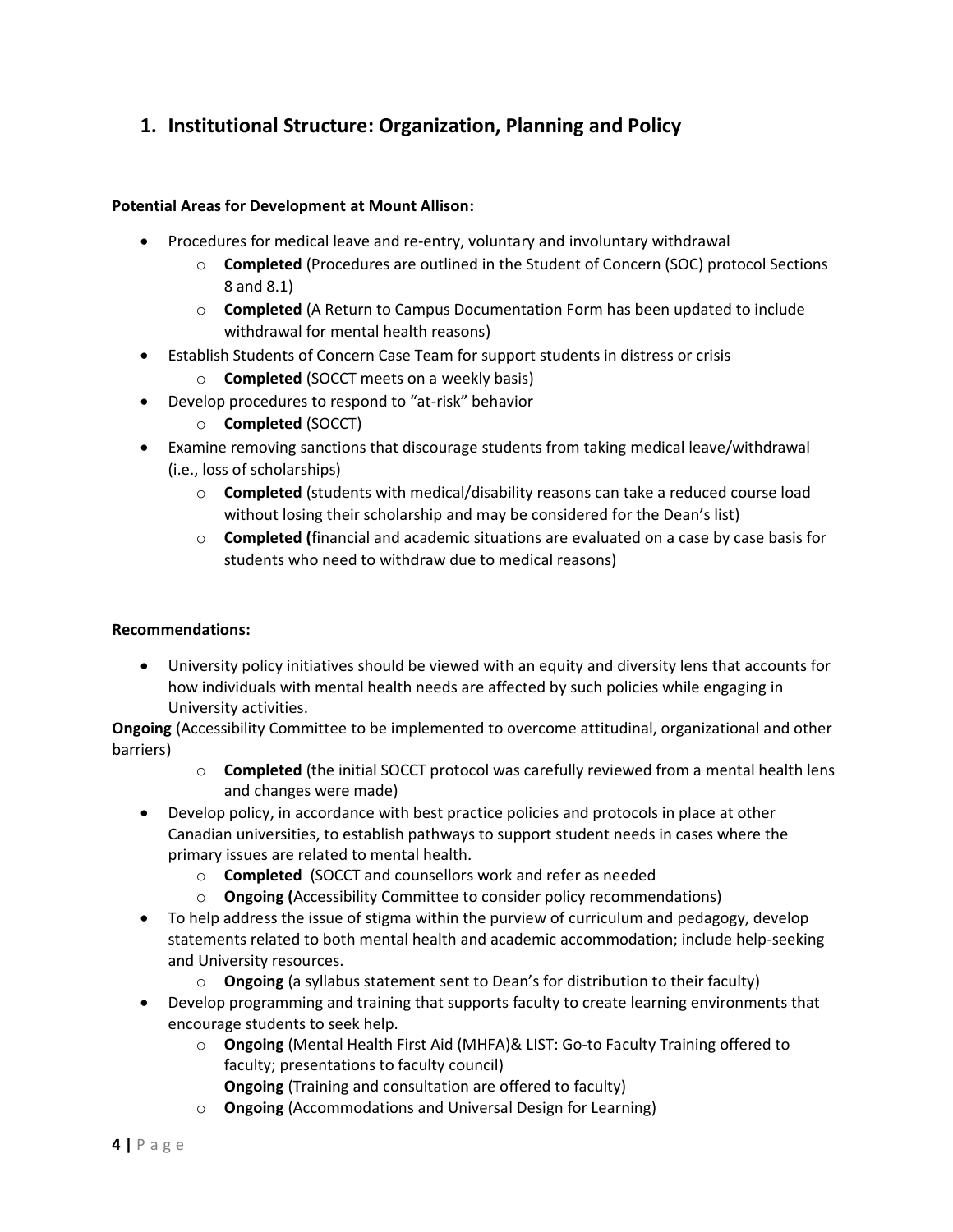# **2. Supportive, Inclusive Campus Climate and Environment**

## **Gaps:**

- Current resources are not adequate in terms of time and expertise, to meet the increasing complexity of students' mental health needs.
	- o **Completed/ongoing** (Student Development Counsellors have Master's level Social Work or Counselling degrees and are able to provide services to students with complex mental health needs. They use a Stepped Care 2.0 Model approach which includes walkin counselling and "single session" sessions. They refer to Psychologists when out of scope of practice)
	- o **Completed/ongoing** (The university has 3 Clinical Psychologists that offer services on a fee-for-service basis on campus for a total of three days per week)
	- o **Completed/ongoing** (In January 2017 a Psychiatry clinic was offered twice a month and will continue)
- Wait times for appointments with physicians can be lengthy (up to 1 month).
	- o **Completed** (Evening and other daytime Physician clinics have been added to address this need. Students are able to access timely appointments unless students are seeking a specific physician for a particular date and time)
- Access to emergency psychiatric care (Moncton) or other specialist appointments transportation barriers (limited access to reliable transportation and/or prohibitive financial barriers).
	- o Still a local need for emergency psychiatric care
	- o **Completed/ongoing** (Relationship developed with Mobile Mental Health Team, Sackville Hospital; the Mt.A Mental Health Access Committee includes community, Mt.A, MASU and hospital partners )
	- o **Completed** (MASU has coverage under their health plan for transportation to scheduled mental health appointments and are available to students from the Wellness Centre)
- Need for faculty to reflect on the impact of their curriculum and pedagogy on student mental health.
	- o **Completed/ongoing** (Student-led focus group, panel, and faculty session on mental health and accommodations were offered in 2016-17; faculty and staff session offered in 2017-18 and spring 2018)
	- o A presentation on UDL is offered yearly
	- o The Mental Health Educator contacts Department Heads each semester
- Some faculty members may be unaware of the need to accommodate student mental health disabilities, and unfamiliar with principles of inclusion.
	- o **Completed/ongoing** (Student-led focus group, panel, and faculty session on mental health and accommodations were offered in 2016-17; faculty and staff session offered in 2017-18 and spring 2018)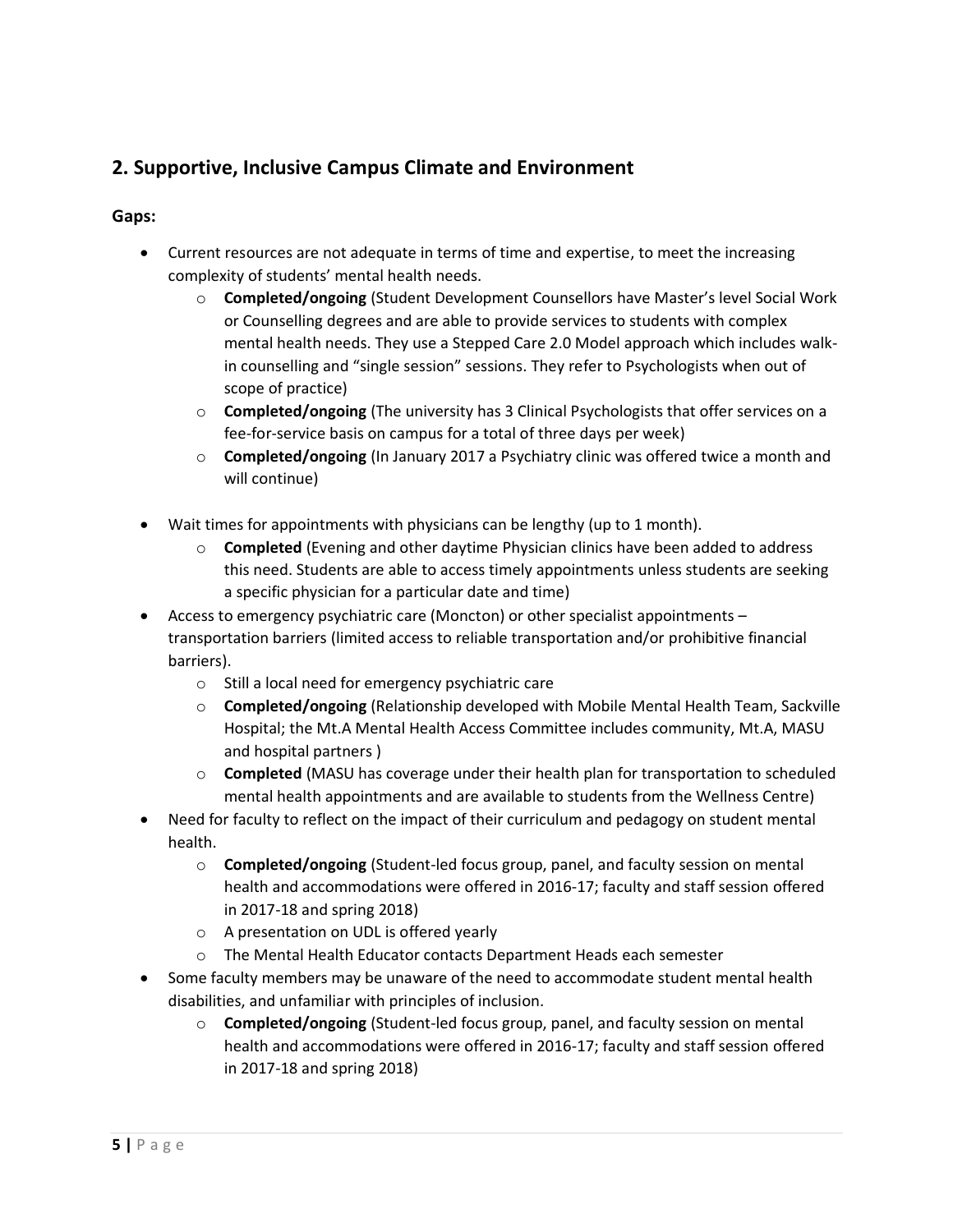- o A presentation on UDL is offered yearly
- o The Mental Health Educator contacts Department Heads each semester
- Clarification of role of parents/family in maintaining students' mental health (and accessing these supports in times of crisis or complex mental health situations).
	- o **Ongoing** (development of parent specific website as a means to share info on resources; Support to be provided in the form of awareness of services and distribution of information packages. Information on programs and services is always available by request. )

## **Potential Areas for Development:**

- Increased education and tools for faculty and staff on issues of access and inclusion.
	- o **Completed/ongoing** ((Student-led focus group, panel, and faculty session on mental health and accommodations were offered in 2016-17; faculty and staff session offered in 2017-18 and spring 2018)
	- o A presentation on UDL is offered yearly
	- o **Ongoing** (work with student groups to encourage the development of awareness campaign on invisible disabilities)
- Continue to work with the Student Union on possible solutions to transportation issues.
	- o **Completed/in progress** (MASU has coverage under their health plan for transportation to scheduled mental health appointments and are available to students from the Wellness Centre)
- Provide faculty and staff access to professional development opportunities that recognize, and are inclusive of cross-cultural issues with respect to mental health, particularly as they apply to supporting Indigenous and International Students.
	- o **Ongoing** (provided workshop to faculty and staff both from the Int'l Student Centre & Indigenous Affairs Office – including "blanket exercise" and "building bridges")

### **Recommendations:**

- To better address the needs of students for more affordable and frequent access to psychological services, secure funding/coverage for private psychologists, access to psychiatrist, access to mental health nurse/specialist.
	- o **Ongoing/in progress** (Continuously seeking other partnerships and funding opportunities to expand services; continue to work partnerships with psychologists to offer services on campus)
	- o **Completed/ongoing** (MASU has coverage for psychologists, psychiatrist on campus)
- Provide resources/professional development opportunities to enhance the therapeutic skills in these areas for existing staff.
	- o **In progress** (2017 Stan Kutcher training on mental health ; 2018 "single session therapy" methods training ; LBGTQ and health professionals training)

# **3. Mental Health Awareness**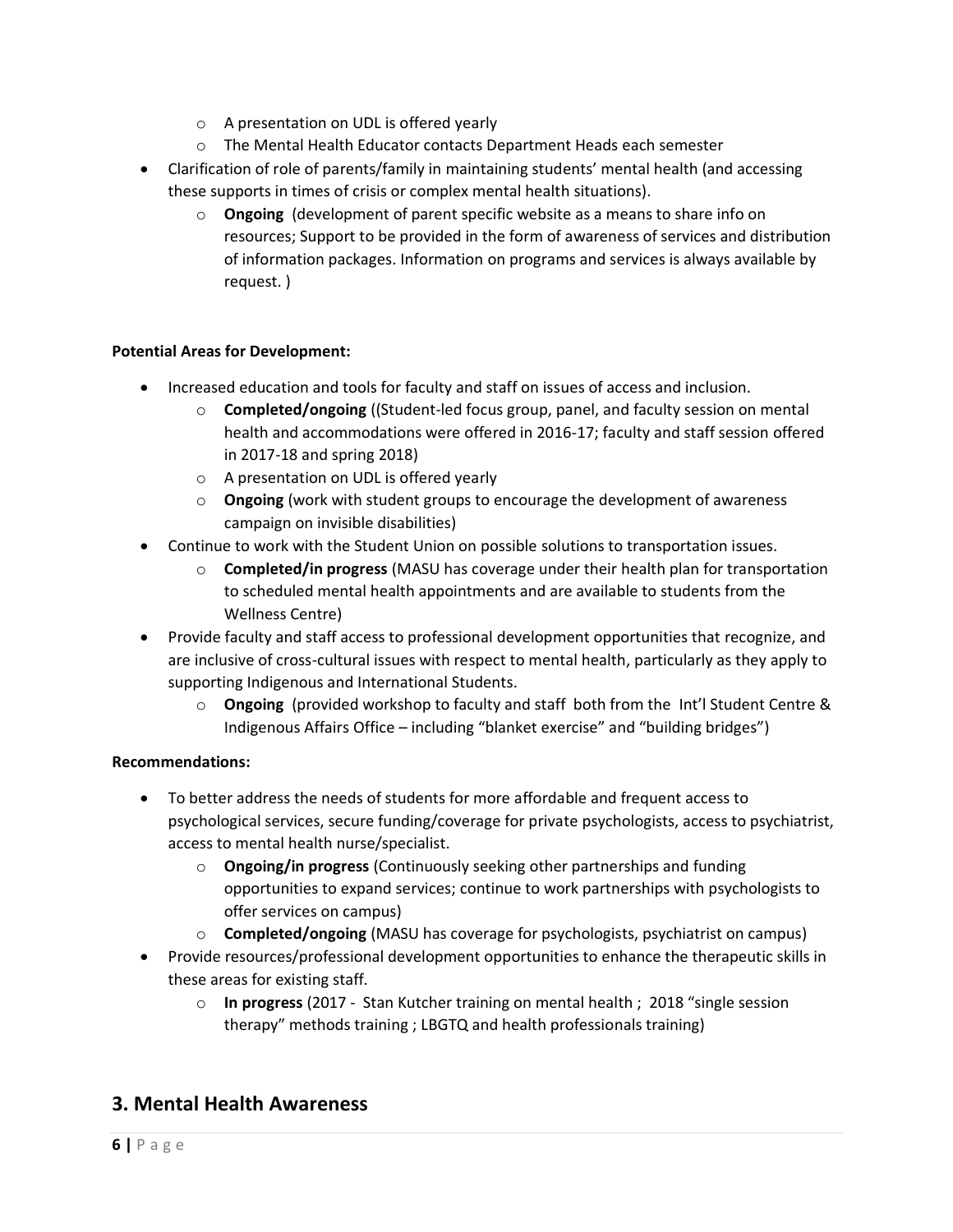### **Potential Areas for Development:**

- Provide training to faculty, staff and students (especially in positions of support to others), to enhance campus awareness and comfort around identifying and responding to others in distress.
	- o **Ongoing** (Training provided, MHFA offered multiple times throughout the year)
		- Yearly MHFA sessions offered to Resident Assistants, faculty, and staff
		- Yearly SafeTALK and MHFA training offered to RAs
	- o Mental Health Educator offers consultation to faculty, and staff
	- o Garnet Guide distributed annually to faculty
	- o LIST project offered Go-to Educator Training for faculty & staff,
- Distribute Garnet Guide to all faculty on an annual basis.
	- o **Completed**
- Create user-friendly messages (e.g., videos) about mental health easily accessible to students.
	- o **Ongoing** (MH video produced and included in Orientation ; second MH video to be produced for October)
- Increased education for students and staff around mental health supports and services available on campus and in the community.
	- o **In progress/ongoing** (awareness campaigns and presentations to faculty council and departmental meetings)

- Provide a guide on academic accommodations and promote on-line resources to faculty on accommodation for students with documented mental health issues.
	- o **Completed** (There is an online resource through the Meighen Centre website)
- Acquire additional funding to purchase necessary materials to support the delivery of *Mental Health First Aid* training to all Residence Life staff on an annual basis.
	- o **Completed** (Funding has been secured for the next three years 2016-19)
- Support staff and faculty requests to attend mental health training during regular business hours, rather than having them use personal time to attend training.
	- o **Completed** (Cost of training is covered)
- Develop a comprehensive webpage with all available mental health resources and information, including campus resources, community resources, national and provincial crisis phone lines, self-help resources, etc.
	- o **Completed**
- Expand availability of psychological services by providing students with a list of psychologists who are willing to provide services remotely, through the use of technologies such as Skype
	- o **In progress (**list maintained of area psychologists; remote services not currently available in NB)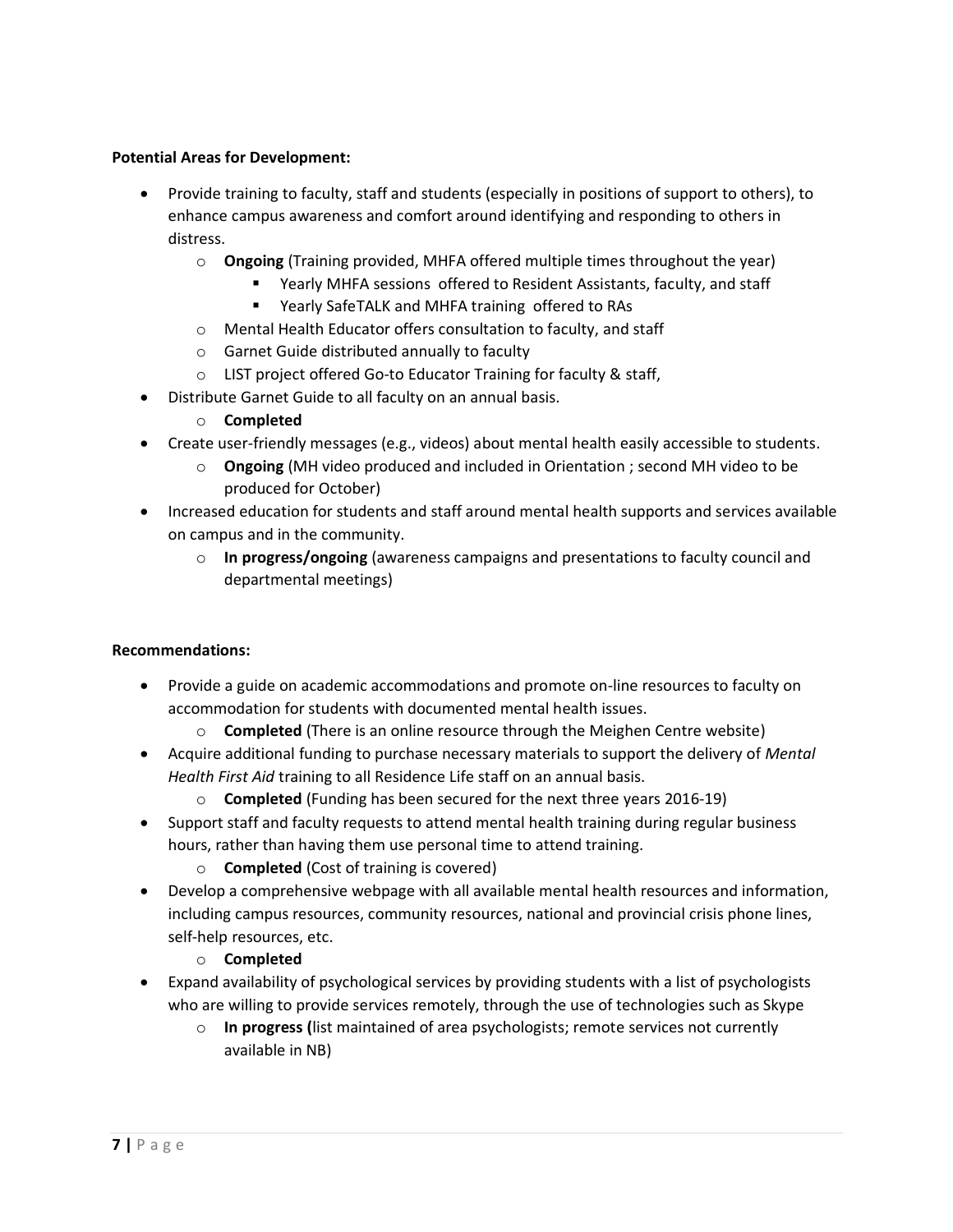# **4. Community Capacity to Respond to Early Indications of Student Concern**

### **Gaps:**

- Students may not seek assistance due to a number of factors, such as: stigma; lack of insight/awareness about the state of their mental health; lack of confidence in existing resources; etc.
	- o **Ongoing/in progress** (Increase mental health literacy)
	- o **Completed/ongoing** (Poster campaigns during academic year, will continue)
	- o **In progress** (LIST project will encourage students to seek help; plans to bring resource into residences)
- Residence Life staff receive limited training around early mental health intervention, despite being most often the first point of contact for residence students in distress.
	- o **Completed** (MHFA and SafeTALK training were provided to all RAs)

### **Potential Areas for Development:**

- Develop enhanced training and education for key residence life staff (Dons and RAs) around early mental health intervention.
	- o **Completed/on going**
- Increase education and awareness among faculty and staff who may be in a position to notice signs of distress among students.
	- o **Completed/on going** (MHFA)
	- o **Completed/in progress** (distribution of Garnet Guide)
	- o **Completed/in progress** (Promotion of SOCCT and the Academic Outreach Initiative)

- Develop an academic supports protocol for students experiencing acute mental health issues which may temporarily require academic accommodation, i.e. situational depression, exam anxiety, death of family/friends, etc., where they are not already or regularly being accommodated through the Meighen Centre.
	- o **Completed/on going (**In consultation with the Registrar's Office, Meighen Centre, Wellness Centre, and Chaplain students can request accommodations)
- Secure funding to purchase access to comprehensive online training on mental health and addictions
	- o **In progress** (Ongoing fundraising campaign; AAU proposal completed; NB Student Association supporting the purchase and lobbying NB Government)
- Encourage students to self-identify when they are experiencing distress.
	- o **In progress/ongoing** (addition of walk-in counselling and advertisement of counselling services)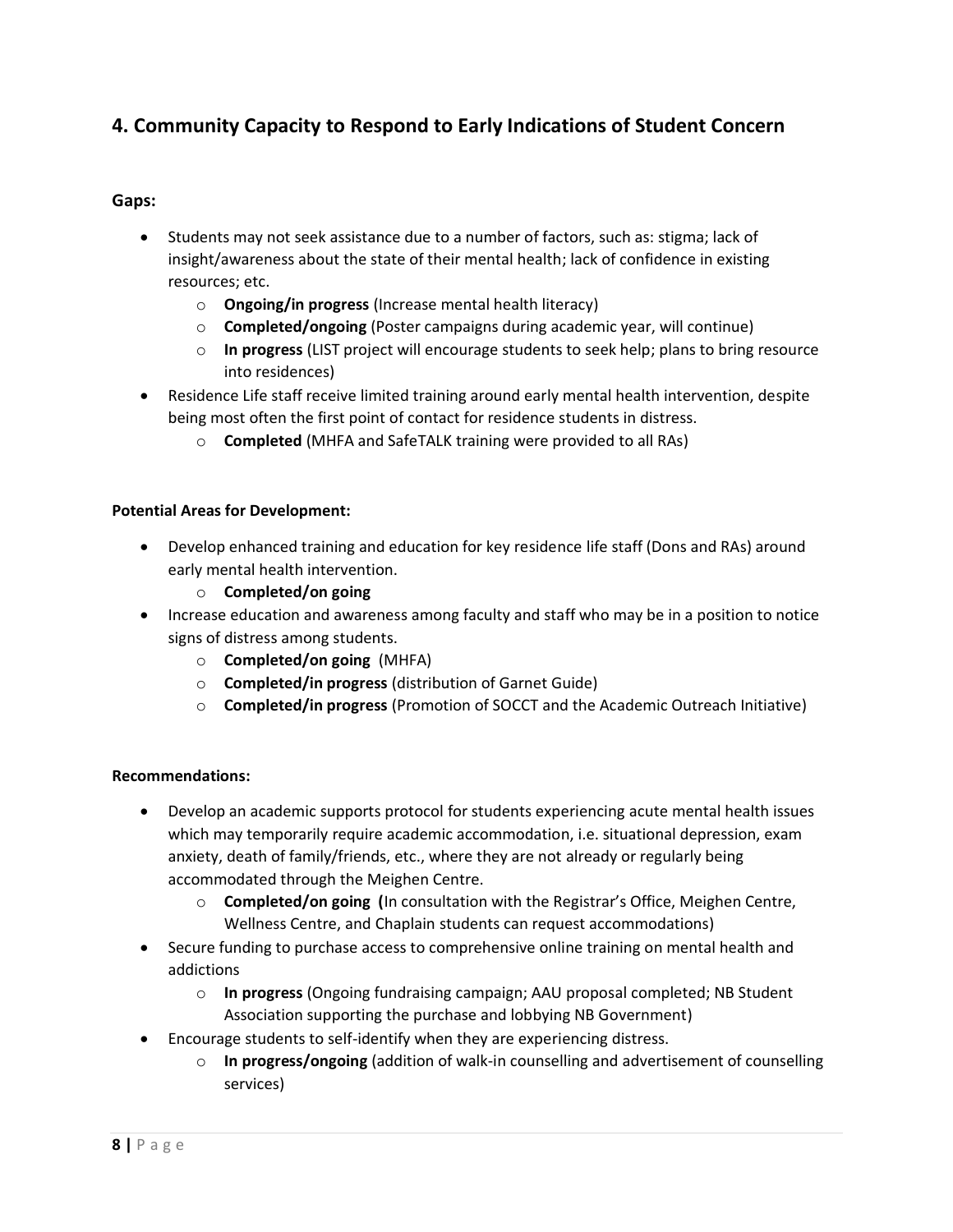# **5. Self-Management Competencies and Coping Skills**

## **Gaps:**

- Many students seem to lack skills in emotions management and self-regulation.
- There are a lack of opportunities for students to learn said skills.
- According to research conducted by Mount Allison Professor of Psychology, Dr. Louise Wasylkiw, many students are unaware of available campus resources designed to assist them in coping.
	- o **Ongoing** (Promotional campaigns)
	- o **Ongoing** (Engagement and consultation with students and student groups (ACID, Change your Mind, jack.org)

### **Potential Areas for Development:**

- Explore the possibility of creating a "Life Skills" or "University 101" course for all incoming students.
	- o **Ongoing** Transitions Resource and Stepped Care 2.0 used by counselling and other staff
- Conduct an awareness campaign to educate students about available campus resources.
	- o **In progress** (Engagement, consultation and promotional campaign to students)
- Gain access & raise awareness about more web-based self-help programs.
	- o **Completed** (Mental Health Apps promoted to students)
		- Poster campaigns, facebook and twitter.
	- o **In progress** (Stepped Care 2.0)
- Be deliberate in promoting help-seeking and self-help behaviors.
	- o **In progress** (Mental Health educator outreach)
	- o **Completed/ongoing** (Group programming )

- Increase availability of group counselling opportunities to encourage development of skills in the areas of:
	- o Emotion regulation/distress tolerance
	- o Procrastination
	- o Perfectionism
	- o Anxiety
		- **Completed** (Social Anxiety Group offered)
		- **In progress (**Survivors of sexual assault support group)
	- o Mood issues
	- o Mindfulness offered in 2017-18
	- o Relationship concerns
- Provide more workshops and skills seminars around key self-management competencies for students, including:
	- o Assertiveness & healthy relationship skills (boundaries)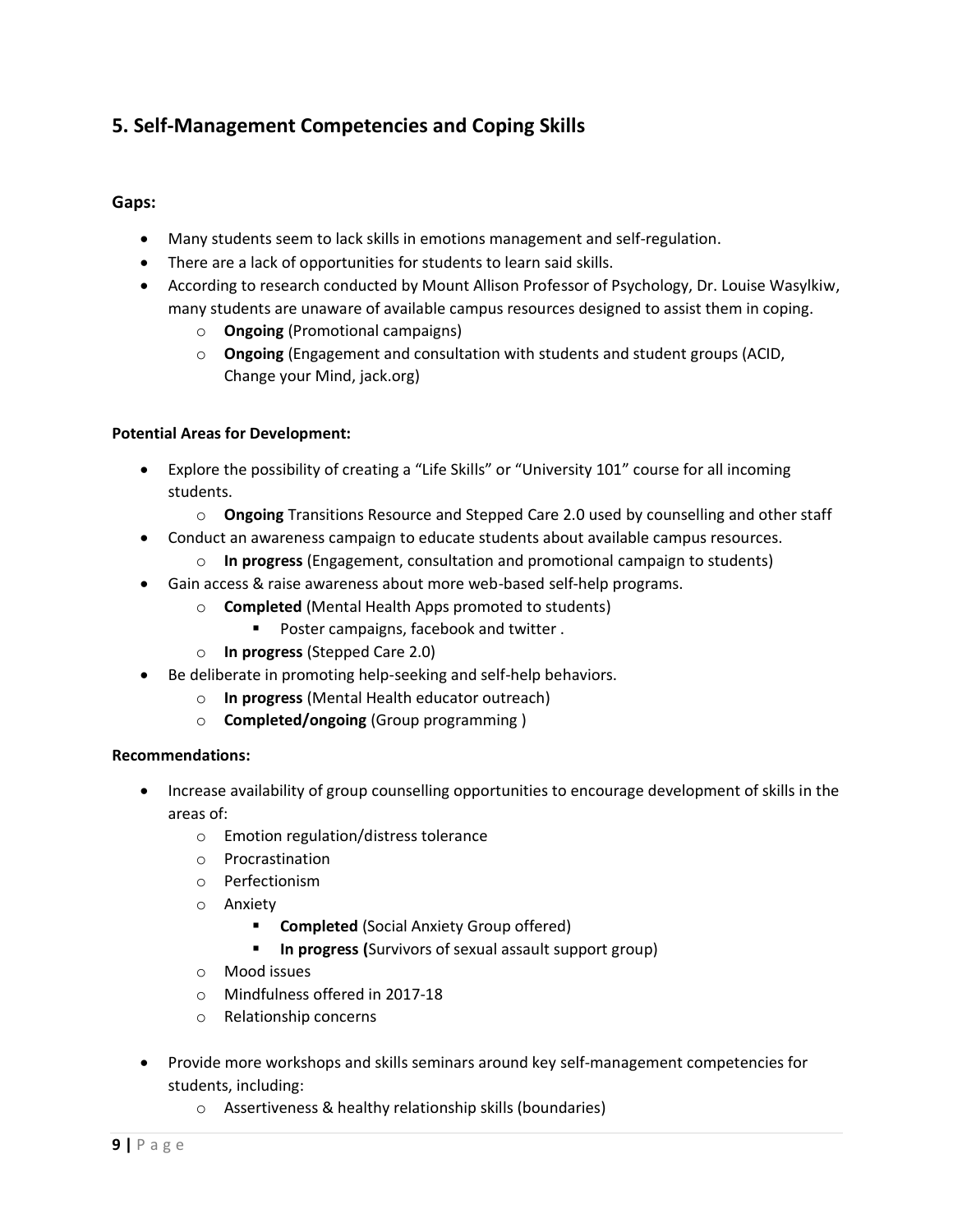- **Completed** (Workshop offered)
- o Emotional Regulation and Distress Tolerance.
- o Lifestyle concerns (sleep, eating, exercise, life balance, finances, alcohol use)
	- **In progress**

# **6. Accessible Mental Health Services**

### **Gaps/Needs:**

- Transportation costs: many students are unable to access psychiatric services in mental health emergencies (in Moncton) due to the cost and time required to travel there and back.
	- o **Ongoing** (MASU has coverage for scheduled mental health appointments)
		- **Fundraising ongoing**
		- Mental Health Mobile Crisis Team/9-11 available for emergencies
- The substantial increase in the number of complex mental health cases presented to the Registered Nurse/Educator and the physicians on campus has contributed to increased wait times for all students wishing to access medical services.
	- o **Completed)** (Doctors clinics and evening have been added to address this issue)
		- All students are able to access health supports, regardless of issue
- The Wellness Centre is open weekdays only, from 8:30-4:30. Students who experience crisis outside of these hours are encouraged to use crisis phone lines and the local hospital system.
	- o **Completed** (Hours have changed to address need)
- Lack of access to psychiatric services in Sackville.
	- o **Completed** (Psychiatrist on campus)
- Lack of ability of psychologists to meet demand on campus due to time constraints; many students do not have the means to pay for private psychological services.
	- o **Completed** (Covered in MASU health plan more promotion required)
		- There are now 3 psychologists offering services on campus

### **Potential Areas for Development:**

- Explore partnership opportunities with Moncton-based psychiatrists who may be interested in seeing additional patients on campus (University of New Brunswick-Fredericton has such an arrangement).
	- o **Completed**
- Explore opportunities to partner with other licensed psychologists based in Moncton who may be willing to see students on campus.
	- o **Completed**
- Work with the Student Union to encourage the inclusion of additional mental health coverage in the MASU health insurance plan.
	- o **Completed**
- Improve the platform of the online peer support service, *Beautiful Minds*, to be more userfriendly and accessible.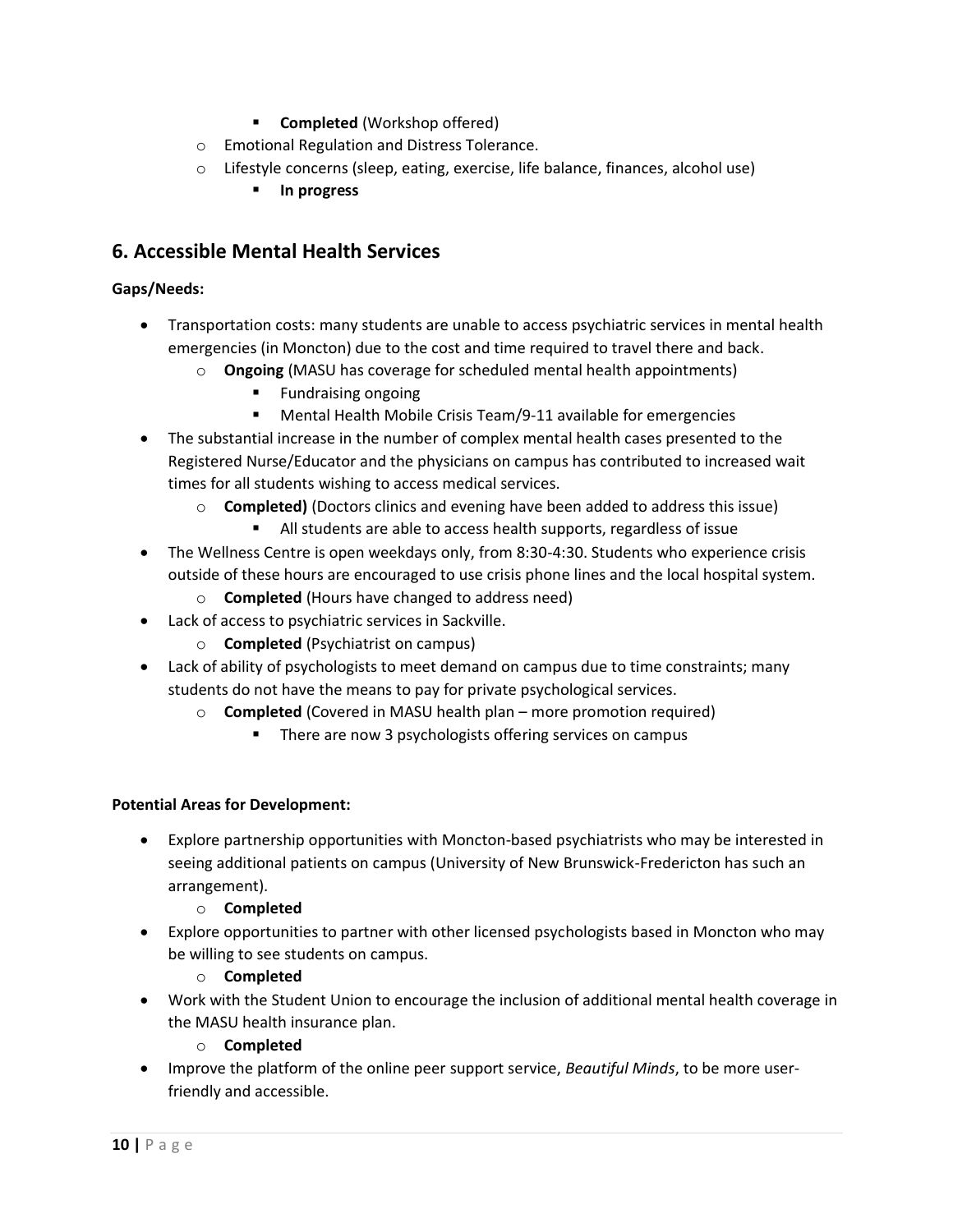- o **Completed** (Platform was improved, however was not accessed. Needs to be reevaluated)
- Continue to improve the relationship between staff and peer-run mental health initiatives
	- o **Completed/in progress**

### **Recommendations:**

- Secure additional staffing resources (e.g., a part-time mental health nurse).
	- o Fundraising in progress
- Increase funds available for professional development and skills-training opportunities for counsellors in specialized areas of care (e.g., eating disorders, OCD, PTSD, marginalized populations, in particular, Indigenous students).
	- o **In progress/ongoing** (Professional Development was offered in some areas and will continue to be offered)
- Provide counsellors with enhanced clinical supervision opportunities.
	- o Recommended

# **7. Crisis Management**

### **Gaps:**

- There is no formal crisis response team protocol on campus especially to guide decisionmaking in emergencies that often occur outside of normal working hours
	- o **Completed** (Crisis Response Protocol has been developed)
- There is currently no standard policy or protocol for staff to follow when students in mental health crisis need to be taken to hospital.
	- o **Ongoing** (Protocol to be developed; best practices being followed with guidance from counselling/health units)
- Residence Life staff are at high risk for burnout due to intensity and number of situations requiring emergency response.
	- $\circ$  Ongoing : offered RA specific group sessions and debrief of crisis situations available
- There are no on-campus after-hours mental health crisis services available.
	- o **Completed** (Evening hours have been added, evening walk-in hours added;community resources are promoted)
- There is some confusion amongst staff members as to the role parents/families play in crisis situations and the appropriateness of sharing information about a student's condition, especially for students under 18 years of age.
	- $\circ$  If the student is under 18, information will be shared with their parents or guardians
	- $\circ$  Information will be shared through the SOCCT in cases where students are at imminent risk of harm or when a "release of information" has been signed by a student of concern.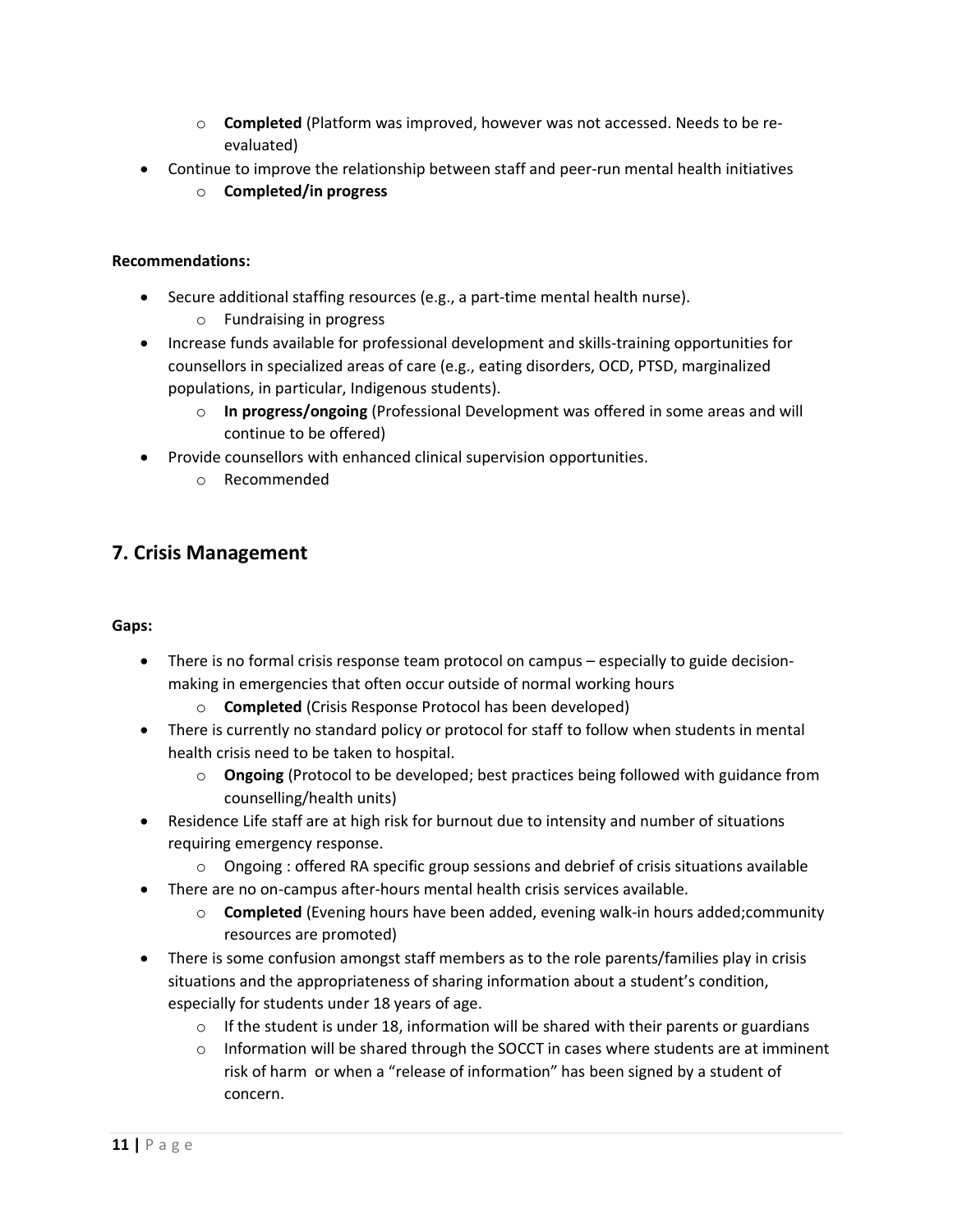- There may be a lack of awareness amongst faculty and staff regarding the types of situations and circumstances which dictate an emergency/crisis management response.
	- o **Ongoing/in progress** (Awareness campaign and distribution of Garnet Guide)
- MtA lacks a clear and cohesive policy and procedure to support students with serious, ongoing mental illnesses, including communication to students about options available for mental health leave as well as re-entry processes.
	- o To be addressed in mental health policy
- There is currently a lack of protocol/programming to support members of the campus community in the event of the death of a student by suicide.
	- o **In progress** (Crisis Response Protocol will be reviewed)
- Staff and faculty may be unaware of their roles and responsibilities when dealing with a student who poses an imminent danger to themselves.
	- o **In progress** (LIST Go-to Educator training)
	- o **Completed/ongoing** (SOCCT)

### **Potential Areas for Development:**

- Consider expanding the hours of operation of the Wellness Centre to better meet the logistical needs of students. Perhaps Student Development Counsellor work schedules could be staggered in order to provide some coverage in the evening.
	- o **Completed** (Evening walk-in clinic added)
- Explore the costs and benefits of membership in a student assistance program (SAP) to enhance students' access to services 24 hours per day.
	- o **In progress** (Fundraising in progress; AAU lobbying provincial governments for support)
- Encourage students to make use of existing after-hours crisis services (e.g., phone lines).
	- o **In progress/ongoing** (Promotional campaigns)
- Have systems and procedures in place to disseminate timely and accurate information to students and other members of the campus community during threat emergency situations
	- o Communications office has procedures
- Develop a protocol to support students, faculty and staff following the death of a student by suicide.
	- o **Ongoing** (updated protocols/guidelines in the case of the death of a student)
- Develop effective communication and coordination processes to support students with serious ongoing mental health concerns, including options available for mental health leave as well as re-entry processes to support transition back to academic programs.
	- o **In progress** (part of Return to School procedures under SOCCT)

- Develop an official staff protocol for transporting students in mental health crisis to hospital.
	- o **In progress**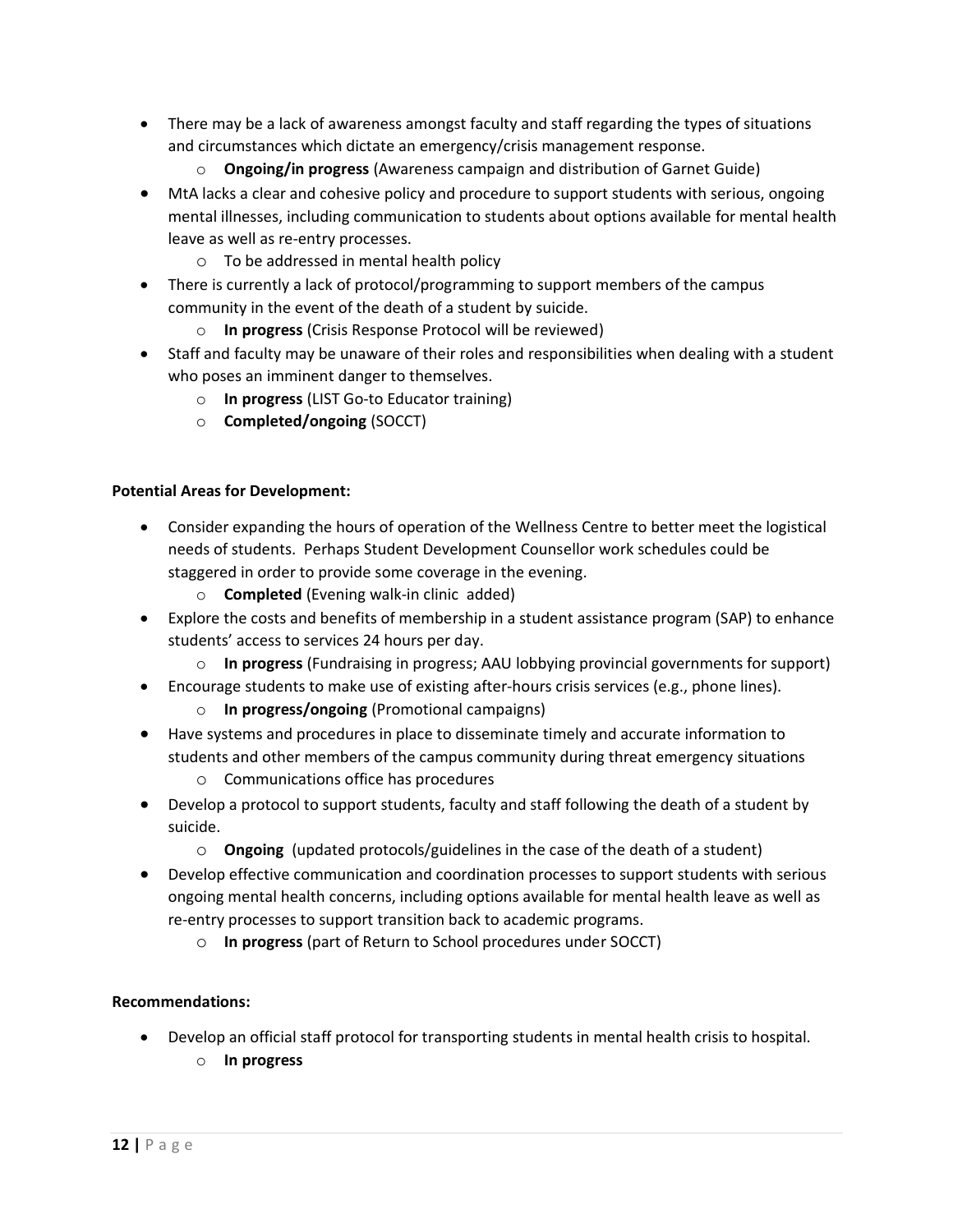- Enhance the mental health training made available to Res Life staff, including regular follow-up and "supervision" from counsellors to encourage continuing confidence in executing boundaries and care in their roles.
	- o **Completed** (RAs have been offered MHFA, safeTALK)
- Develop a crisis response team protocol so that no one staff member is responsible for crisis intervention alone, and so that there is a clear protocol for responding to crises outside of standard work hours
	- o **(In progress)**.
- Develop clear guidelines on sharing of student information with parents/families, while respecting all laws related to the privacy of information.
	- o **Completed** (SOC protocol Section 7)
- Increase availability of crisis services after hours (more counsellors, counsellor presence in residence, add evening shifts, and/or on-call services) as these tend to be the more difficult times of day for young adults with mental health concerns.
	- o **Completed**
- Develop a communications plan for staff and faculty to follow when dealing with situations involving students with the potential for harm to self.
	- o **Completed** (SOCCT)
- Enhance faculty and staff awareness of the types of situations and circumstances that require crisis management, what the protocols are, and what their role is within these. This involves also understanding how an institution's policies, provincial legislation and professional guidelines inform decisions related to what information is shared and when to notify authorities when the safety of the individual is involved.
	- o **In progress**
- Ensure that emergency personnel and peers, staff, professionals on campus are aware of best practices re: confidentiality during crisis intervention.
	- o **In progress**